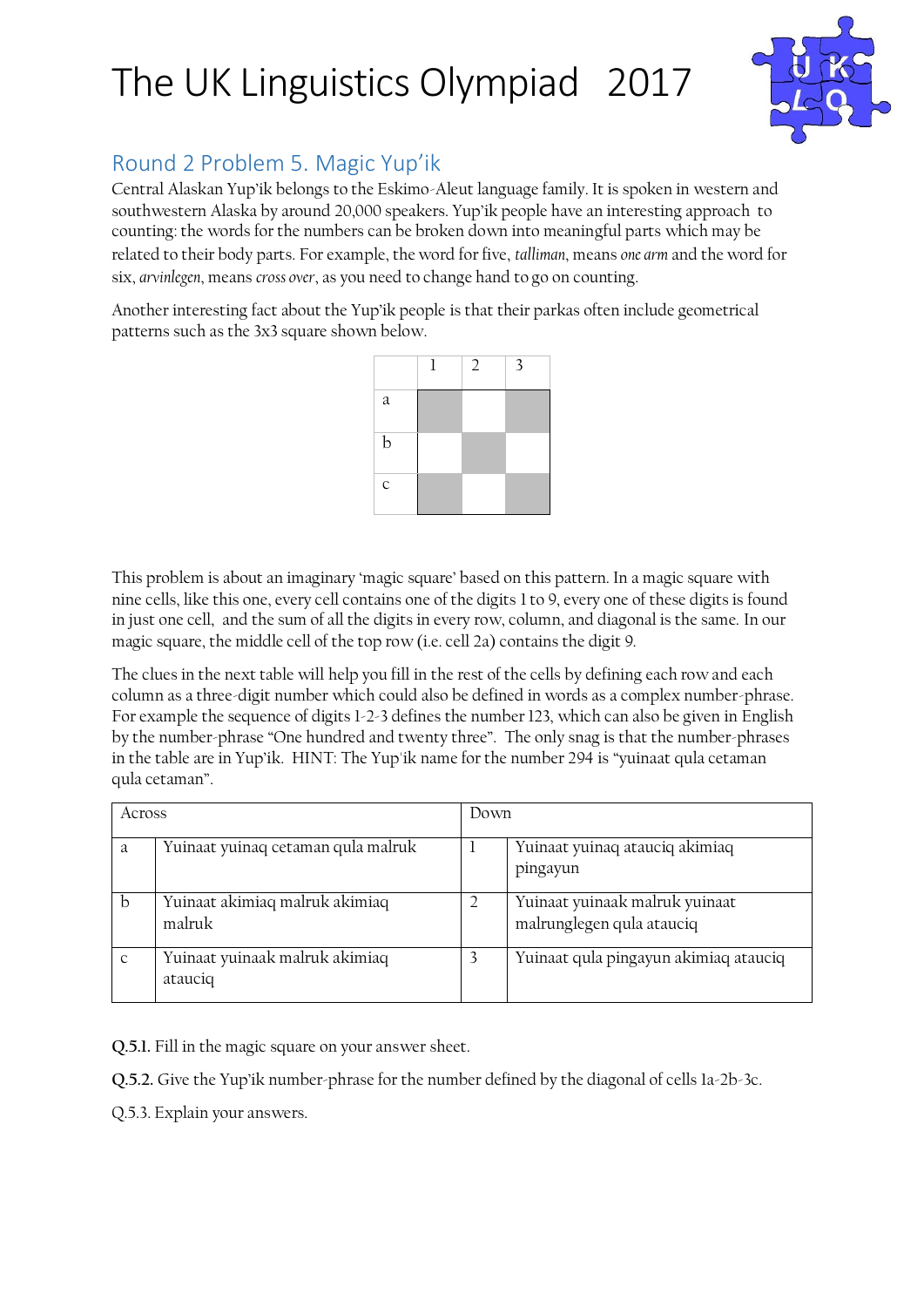

#### **Problem 2.5 Magic Yup'ik (answer blank)**

**Q.5.1** 

|             | 1 | $\overline{2}$ | 3 |
|-------------|---|----------------|---|
| $\rm{a}$    |   | 9              |   |
| b           |   |                |   |
| $\mathsf C$ |   |                |   |

#### **Q.5.2 1a + 2b + 3c =**

**Q.5.3 Explanation (if you need more paper, ask for it – don't write on the back of this sheet!)**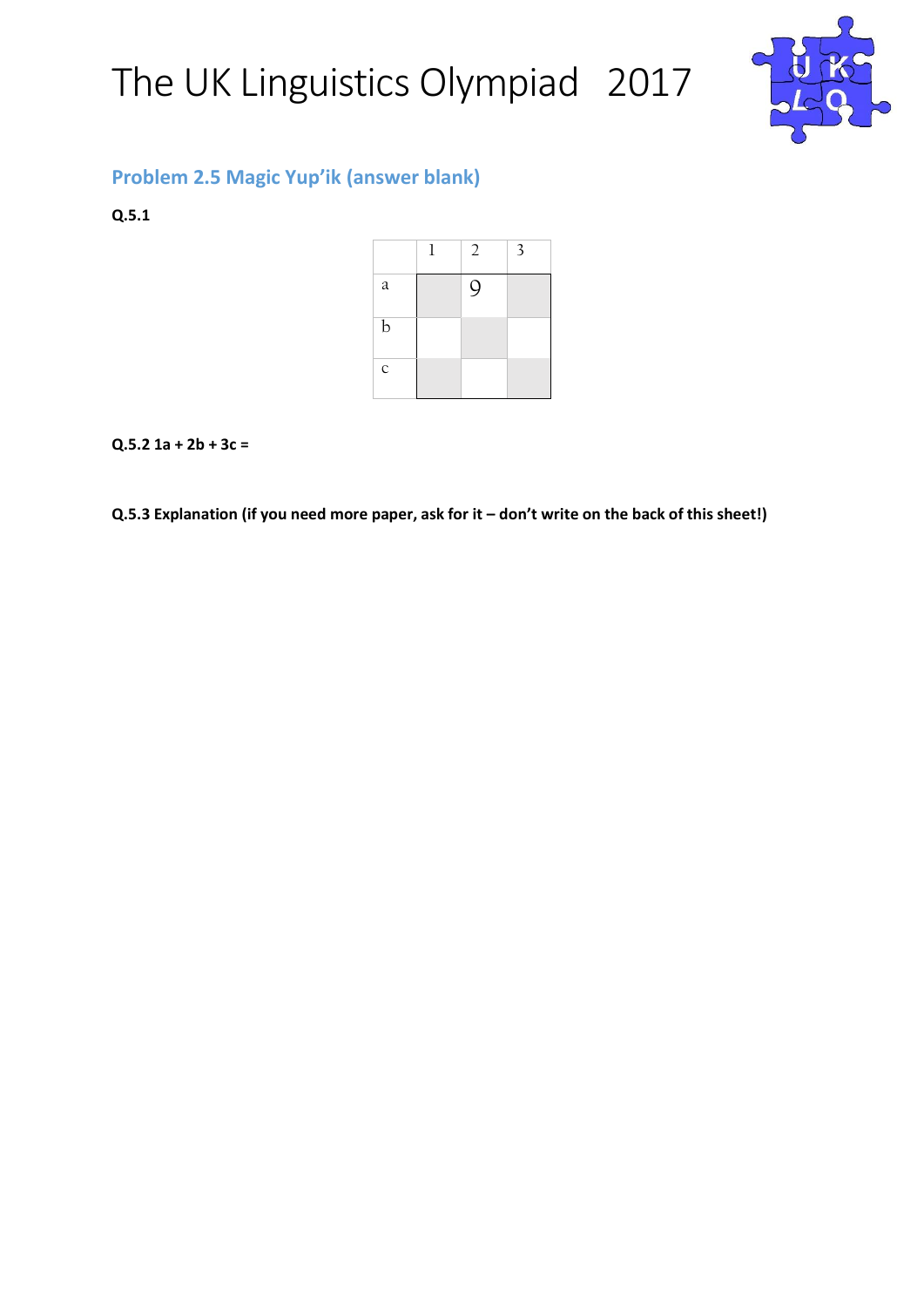

#### Solution and marking.

Scoring (max 31)

- 5.1: 2 points for every correctly-filled cell. (max 16)
- 5.2: 1 point for every correct Yup'ik word. (max 5)
- $5.3: (max 10)$ 
	- o 3 points for a mathematical explanation of the magic square.
	- o 5 points for a linguistic explanation of the Yup'ik number system.
	- o 2 points for an explanation of how the clue numbers lead to the solution.

**5.1** 

|             | 1 | 2 | 3              |
|-------------|---|---|----------------|
| a           | 4 | 9 | $\overline{2}$ |
| b           | 3 | 5 | 7              |
| $\mathsf C$ | 8 | ı | 6              |

5.2 Yuinaat yuinaq malruk akimiaq atauciq.

5.3 Explanation: see the commentary.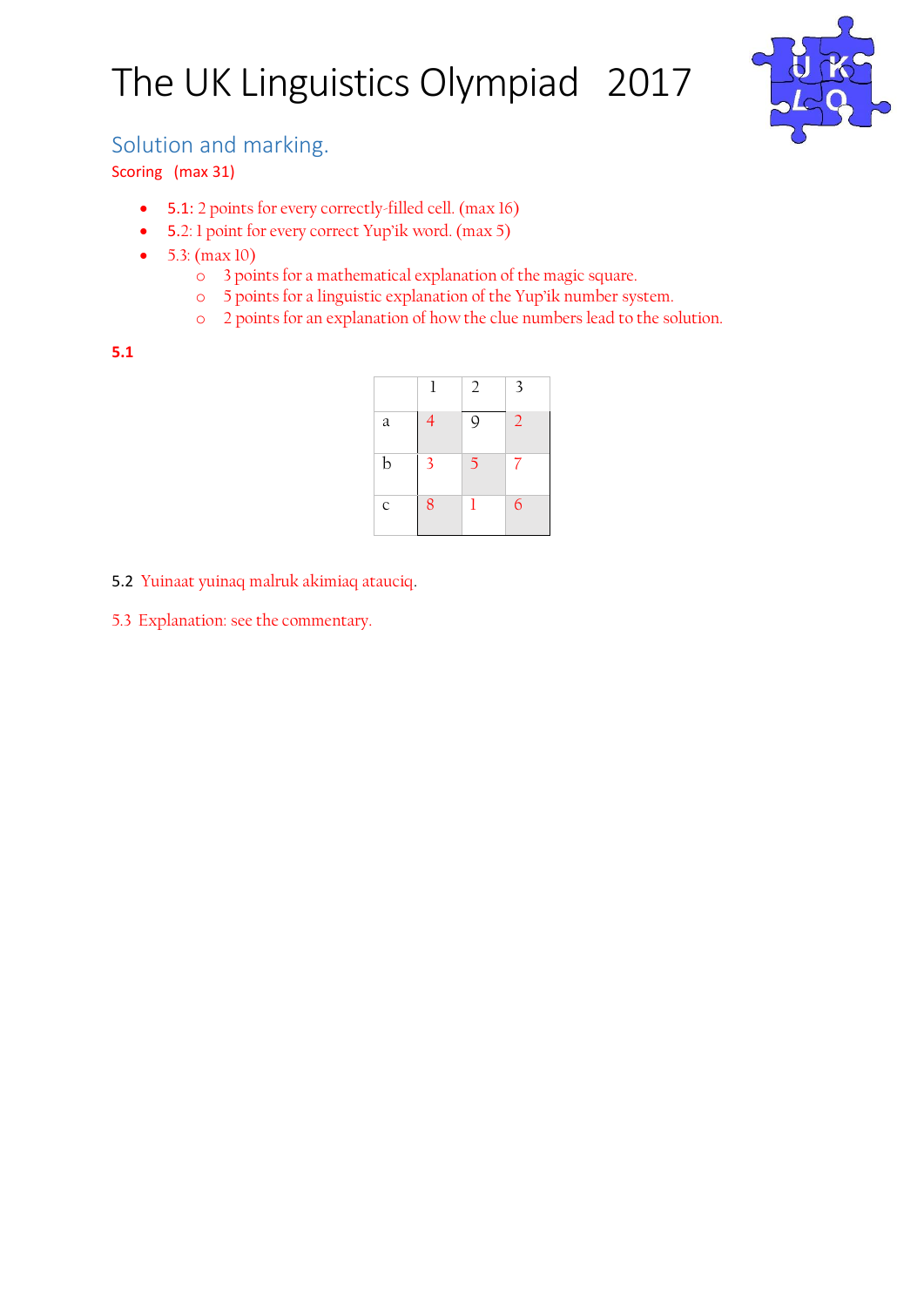

#### Commentary (by the problem's author, Kai Low Rui Hao)

Candidates should recognize this as a mathematics problem and take into consideration the possibility of the spelling of numbers being represented in a different base (for example, in French, 99 is *quarte-vingt dix neuf*, which translates to 4 x 20 + 10 + 9).

There is only one possible type of 3-by-3 magic square, although there are 8 distinct configurations that stems from the one type due to rotation and reflection. These permutations are avoided due to the presence of the Yup'ik cross-number puzzle clues.

Since there are 9 digits, the numbers can be arranged via this formula

| $N-1$ | $N+4$       | $N-3$ |
|-------|-------------|-------|
| $N-2$ | $\mathbf N$ | $N+2$ |
| $N+3$ | $N-4$       | $N+1$ |

This formula takes into consideration 9 consecutive numbers, as well as the fact that the sum of every row, columns, and diagonals is the same – 3n. Since the sum of each column is 3n, the sum of three columns is 9n. The sum from 1 to 9 is 45. Hence 9n = 45, leaving us with n=5.

The answer to Task 1 is as above. Candidates may in the process arrive at the other 7 possible combinations. These permutations will be eliminated when checked against the yup'ik hints.

Since the question provided 2Down as a 3-digit number that starts with 9, and all numbers in the clues are 3-digit, and all Yup'ik numbers begin with Yuinaat, candidates have to consider that Yup'ik may be using a base larger than 10. The most common, in fact, is the Vigesimal system, which is base 20. This is also practical based on the background provided in the question – Yup'ik people based their concept of counting on body parts (20 fingers + toes).

Despite the various permutations, candidates should be able to arrive at 2D, which is 951. Further attempts at solving the spelling will reveal that  $951 = (20 \times 20 \times 2) + (20 \times 7) + (10 + 1)$ . This is true to the base 20 system. Arriving at this conclusion will reveal:

- 1. Suffix –k: multiply by 2/double/to do with two (a dual number)
- 2. Suffix -t: multiply by more than 2 (a plural number)
- 3. Suffix –q: the root suffix.

If the word ends in suffix –q, it signifies to the candidate that the subsequent number should be an addition and not a multiplication.

Candidates can then work on 3Across, which is the next biggest number with 20 x 20 x 2. Hence, the number, which is the second biggest after one starting with "9", should start with "8". This will lead to 3A being 816. Candidates can then associate *akimiaq atauciq* to 16. From the 2D, *atauciq* = 1, hence *akimiaq* is 15. This is a reasonable and valid guess since Yup'ik people pay attentions to numbers based on the hands and feet.